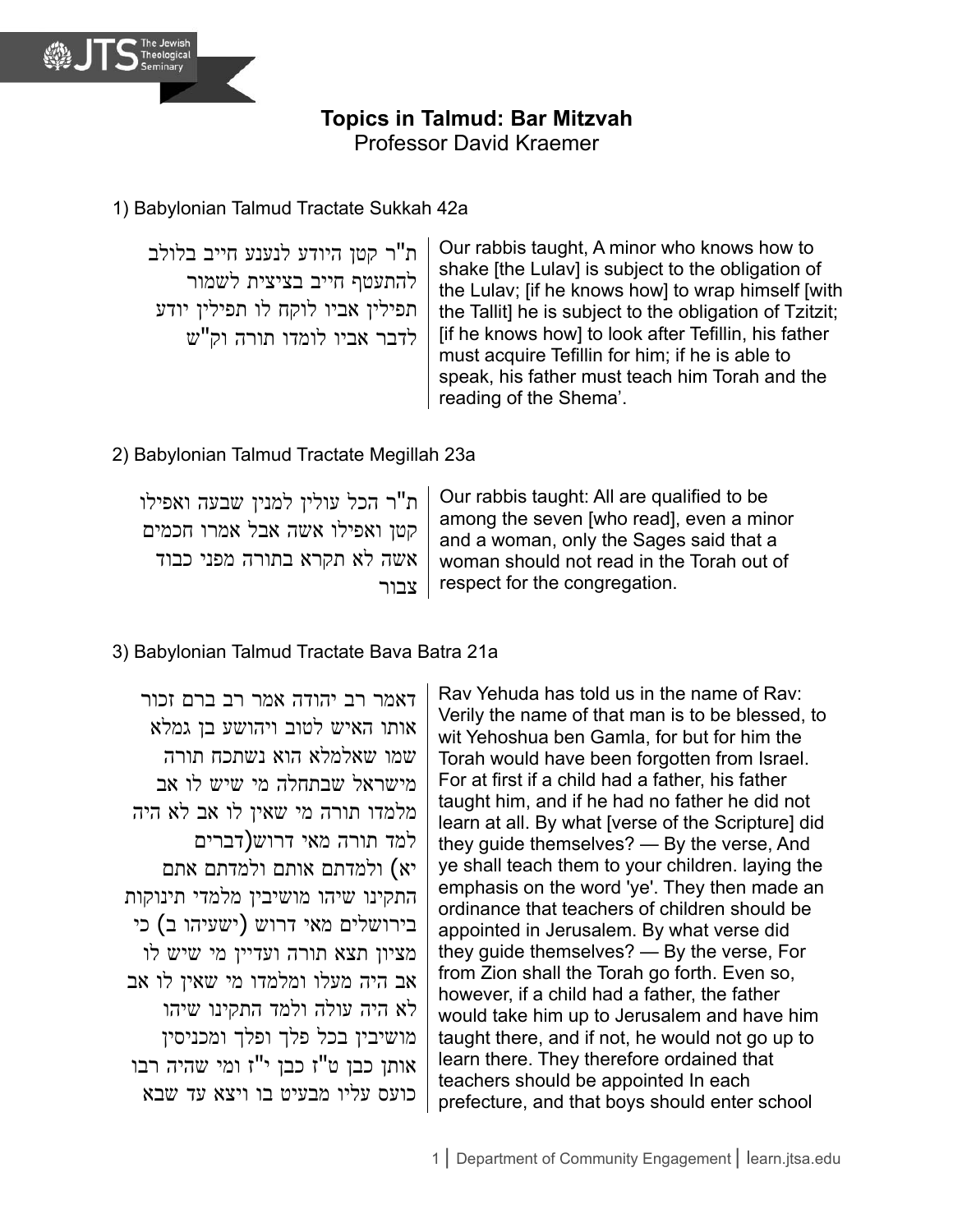

יהושע בן גמלא ותיקן שיהו מושיבין מלמדי תינוקות בכל מדינה ומדינה ובכל עיר ועיר ומכניסין אותן כבן שש כבן שבע

at the age of sixteen or seventeen.[They did so] and if the teacher punished them they used to rebel and leave the school. At length Yehoshua ben Gamala came and ordained that teachers of young children should be appointed in each district and each town. and that children should enter school at the age of six or seven.

### 4) Mishnah Niddah 5:6

בת אחת עשרה שנה ויום אחד, נדריה נבדקין; בת שתים עשרה שנה ויום אחד, נדריה קיימין, ובודקין כל שתים עשרה. בן שתים עשרה שנה ויום אחד, נדריו נבדקין; בן שלוש עשרה שנה ויום אחד, נדריו קיימין, ובודקין כל שלוש עשרה. קודם לזמן הזה--אף על פי שאמרו יודעין אנו לשם מי נדרנו, ולשם מי הקדשנו--אין נדריהן נדרים, ולא הקדשן הקדש; לאחר הזמן הזה--אף על פי שאמרו אין אנו יודעין לשם מי נדרנו, ולשם מי הקדשנו--נדריהן נדרים, והקדשן הקדש

A girl who is 11 years old and one day, the validity of her vows are checked, a girl who is 12 years old and one day, her vows are valid, but her vows are still checked throughout her 12th year. Rav, a boy who is 12 and one day, his vows are checked, a boy who is 13 and one day, his vows are valid but his vows are checked throughout his 13th yeaRav Before this time, even if they say they know for what they are vowing and to whom they are dedicating, their vows are not valid and their dedications are not dedicated. After this time, even if they say they do not know for what they are vowing and whose name they are evoking, their vows are valid and their dedications are dedicated.

### 5) Mishnah Niddah 5:7

המשל משלו חכמים באישה--פגה, בוחל, וצמל. פגה, עודה תינוקת; בוחל, אלו ימי הנעורים: בזו ובזו— אביה זכאי במציאתה, ובמעשה ידיה, ובהפר נדריה. צמל--כל שבגרה, אין לאביה בה רשות

They sages used figurative terms for the stages of womanhood: an undeveloped fig, a ripening fig, and a ripe fig. An undeveloped fig is means she is still a child. A ripening fig, these are the days of her maiden hood. At these stages her father possesses what she finds and what she makes with her hands and is responsible for the annulment of her vows. A ripe fig, this when she is mature, and her father does not have authority over Rav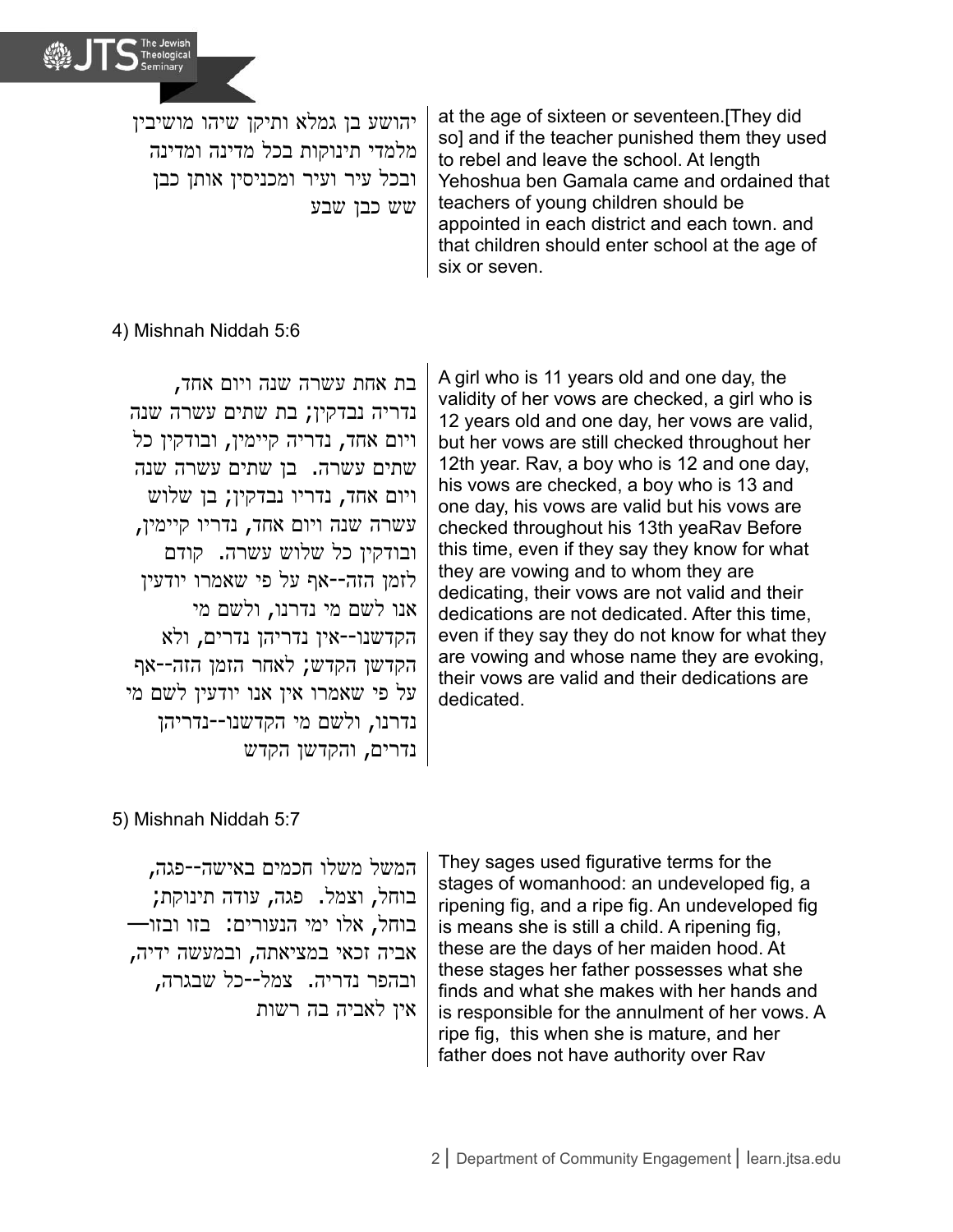Babylonian Talmud Tractate Niddah 45b

איבעיא להו תוך זמן כלפני זמן או כלאחר זמן למאי הלכתא אי לנדרים לאו כלפני זמן דמיא ולאו כלאחר זמן דמיא אלא לעונשין מאי רב ור' חנינא דאמרי תרווייהו תוך זמן כלפני זמן ר' יוחנן ור' יהושע בן לוי דאמרי תרווייהו תוך זמן כלאחר זמן אמר רב נחמן בר יצחק וסימניך )רות ד) וזאת לפנים בישראל מתיב רב המנונא אחר זמן הזה אע"פ שאמרו אין אנו יודעים לשם מי נדרנו לשם מי הקדשנו נדריהם נדר והקדשן הקדש הא תוך זמן כלפני זמן אמר ליה רבא אימא רישא קודם הזמן הזה אע"פ שאמרו יודעים אנו לשם מי נדרנו לשם מי הקדשנו אין נדריהם נדר ואין הקדשן הקדש

הא תוך זמן כלאחר זמן ולא היא רבא קטעי הוא סבר רב המנונא ממשנה יתירה קדייק ואדדייק מסיפא לידוק מרישא ולא היא רב המנונא מגופא דמתניתין קא דייק

הא לאחר זמן היכי דמי אי דלא אייתי שתי שערות קטן הוא אלא לאו דאייתי וטעמא דלאחר זמן הוא דגמר' לה למילתיה הא תוך זמן כלפני זמן It was asked: Is the intervening period regarded as that of under, or of over age? — In respect of what law could this matter: If in that of vows, it is neither regarded as that of underage nor as that of over age?Rather in respect of punishments. Now what is the ruling? — Both Rav and Rav Hanina replied: The intervening period is regarded as that of under age. Both Rav Yochanan and Rav Yoshua ben Levi replied: The intervening period is regarded as that of over age. Said Rav Nachman ben Isaac: Your mnemonic is: Now this was the custom in former time in Israel. Rav Hamnuna raised an objection: SUBSEQUENT TO THIS AGE, EVEN THOUGH THEY SAID, WE DO NOT KNOW IN HONOUR OF WHOSE NAME WE HAVE MADE OUR VOW' OR 'IN HONOUR OF WHOSE NAME WE HAVE MADE OUR DEDICATION' THEIR VOW IS A VALID VOW AND THEIR DEDICATION IS A VALID DEDICATION.

Thus it follows, does it not, that the intervening period is regarded as that of under age? Said Raba to him, Read then the first clause: PRIOR TO THIS AGE, EVEN THOUGH THEY SAID, 'WE KNEW IN HONOUR OF WHOSE NAME WE HAVE MADE OUR VOW' OR 'IN HONOUR OF WHOSE NAME WE HAVE MADE OUR DEDICATION', THEIR VOW IS NO VALID VOW AND THEIR DEDICATION IS NO VALID DEDICATION.

Thus it follows, does it not, that the intervening period is regarded as that of over age? — This, however, is no argument, Raba having labored under a misapprehension. He thought that Rav Hamnuna drew his inference from a Mishnah redundancy, [hence he argued that] instead of drawing an inference from the final clause he might as well have drawn one from the first clause; but this was not the case. Rav Hamnuna in fact drew his inference from the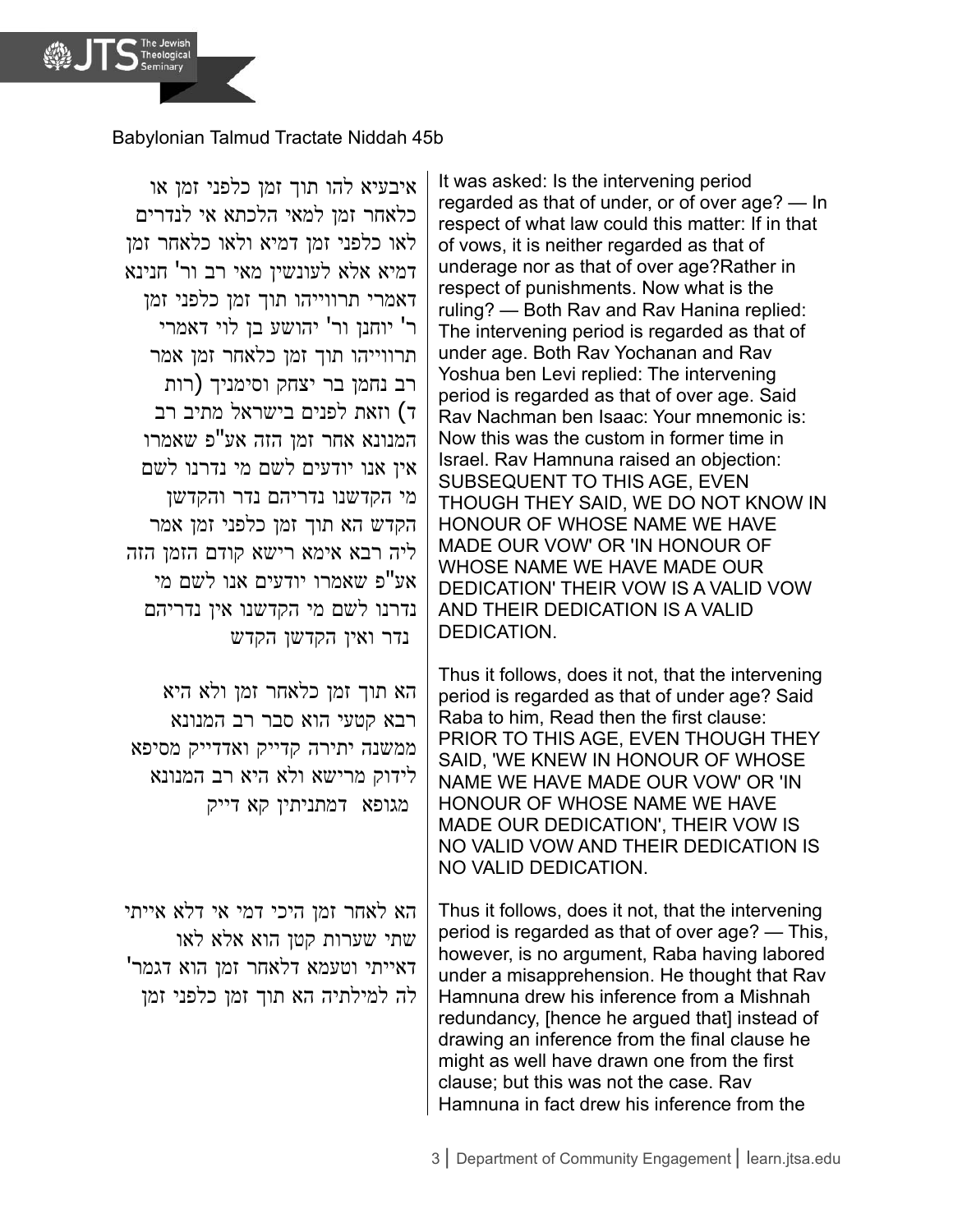

very wording of our Mishnah. How [he reasoned] is one to understand the expression of 'SUBSEQUENT TO THAT AGE'? If by that time one had not yet grown two hairs, one would, surely, still be a minoRav Consequently it must refer to one who had grown two hairs, the reason for the ruling being that one was over age, when all requirements were satisfied.

Babylonian Talmud Tractate Yoma 82a

משנה התינוקות אין מענין אותן ביוה"כ אבל מחנכין אותן לפני שנה ולפני שנתיים בשביל שיהיו רגילין במצות

גמרא השתא בפני שתים מחנכין להו בפני שנה מבעיא אמר רב חסדא לא קשיא הא בחולה הא בבריא א"ר הונא בן ח' ובן ט' מחנכין אותו לשעות בן י' ובן י"א משלימין מדרבנן בן י"ב משלימין מדאורייתא בתינוקת ורב נחמן אמר בן תשע בן עשר מחנכין אותן לשעות בן אחת עשרה בן שתים עשרה משלימין מדרבנן בן י"ג משלימין מדאורייתא בתינוק ור' יוחנן אמר השלמה דרבנן ליכא בן י' בן י"א מחנכין אותו לשעות בן י"ב משלימין מדאורייתא

MISHNAH: ONE SHOULD NOT AFFLICT CHILDREN AT ALL ON THE DAY OF ATONEMENT. BUT ONE TRAINS THEM A YEAR OR TWO BEFORE IN ORDER THAT THEY BECOME USED TO RELIGIOUS OBSERVANCES.

GEMARA: Since [the Mishnah has taught already that] two years before [their attaining majority] they must be trained, is it necessary to state that one must do so a year before that time? Rav Hisda said: This is no difficulty: the one refers to a healthy child, the other to a sickly one. Rav Huna said: At the age of eight and nine years one trains them by hours, at the age of ten and eleven they must fast to the end of the day, by Ravnic ordinance. At the age of twelve they must fast to the end of the day by Biblical law, [all this] referring to girls. Rav Nachman said: At the age of nine and ten one trains them by hours, at the age of eleven and twelve they must fast to the end of the day by Ravnic ordinance, at the age of thirteen they must fast to the end of the day by Biblical law, [all this] referring to boys. Rav Yochanan said: There is no rabbinic ordinance about the obligation of children to fast to the end of the day. But, at the age of ten and eleven one trains them by hours, at the age of twelve they must fast to the end of the day by Biblical law.